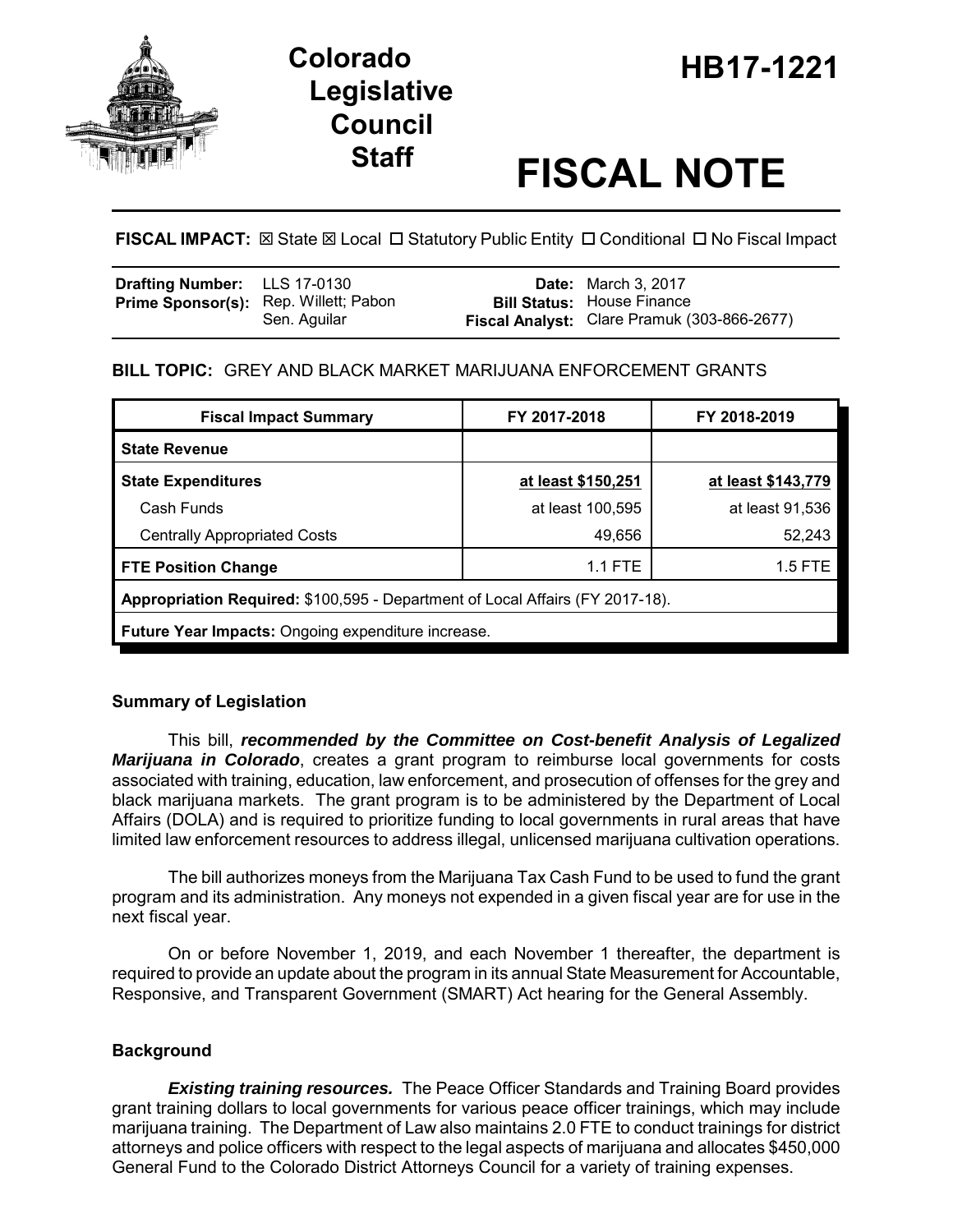March 3, 2017

*Existing grant program funding.* The DOLA has an appropriation for grant funding (\$1.0 million) and staff support, including a program manager, for its Local Government Marijuana Impact Grant program. These funds are for documented expenses, costs, and other impacts incurred as a result of legal activity related to the sale, transfer, cultivation, or processing of retail marijuana or any illegal activity related to marijuana, but are not available for the purposes outlined in this bill. Existing DOLA rules define local governments to include 334 counties and municipalities (sheriff offices, district attorney offices, municipal judges, and police departments) and 304 fire and emergency medical services districts.

#### **State Expenditures**

*This bill increases state cash fund expenditures by at least \$150,251 and 1.1 FTE in FY 2017-18 and by at least \$143,779 and 1.5 FTE in FY 2018-19 and future years.* Table 1 and the discussion that follows present the costs of the bill.

| Table 1. Expenditures Under HB17-1221              |                |                |  |  |  |  |
|----------------------------------------------------|----------------|----------------|--|--|--|--|
| <b>Cost Components</b>                             | FY 2017-18     | FY 2018-19     |  |  |  |  |
| <b>Personal Services</b>                           | \$58,568       | \$77,285       |  |  |  |  |
| <b>FTE</b>                                         | <b>1.1 FTE</b> | <b>1.5 FTE</b> |  |  |  |  |
| <b>Operating Expenses and Capital Outlay Costs</b> | 14,951         | 5,925          |  |  |  |  |
| <b>Computer Programming</b>                        | 21,603         | 6,180          |  |  |  |  |
| <b>Legal Services</b>                              | 4,753          | 1,426          |  |  |  |  |
| <b>Travel Expenses</b>                             | 720            | 720            |  |  |  |  |
| <b>Grant Funding</b>                               | TBD            | TBD            |  |  |  |  |
| Centrally Appropriated Costs*                      | 49,656         | 52,243         |  |  |  |  |
| <b>TOTAL</b>                                       | \$150,251      | \$143,779      |  |  |  |  |

*\* Centrally appropriated costs are not included in the bill's appropriation.*

*Assumptions and grant funding.* This analysis assumes that while some efficiencies in program oversight may be achieved by the use of the existing program manager for the Local Government Marijuana Impact Grant Program, a program coordinator and an accountant will be required to provide outreach and technical assistance, process grant applications, perform accounting functions for grant distributions, and prepare information required to be included in the department's annual SMART Act hearing.

The amount of staff shown in this fiscal note assumes that a large number of eligible entities will apply for funds, but the amount of individual grants cannot be estimated until an appropriation is made for this purpose. If the program was funded at \$1.0 million (plus administrative expenses) and all eligible entities applied for funding, the average grant distribution would be approximately \$1,600. The fiscal note assumes that the bill will take effect by June 1, 2017, and expenses will be incurred beginning on July 1, 2017.

*Department of Local Affairs.* The department requires 1.0 FTE program coordinator and 0.5 FTE accountant. In the first year, it is assumed that the program coordinator will begin on September 1, 2017, and the accountant will start on December 1, 2017; salaries and standard operating expenses are adjusted accordingly. Annual operating costs assume printing and postage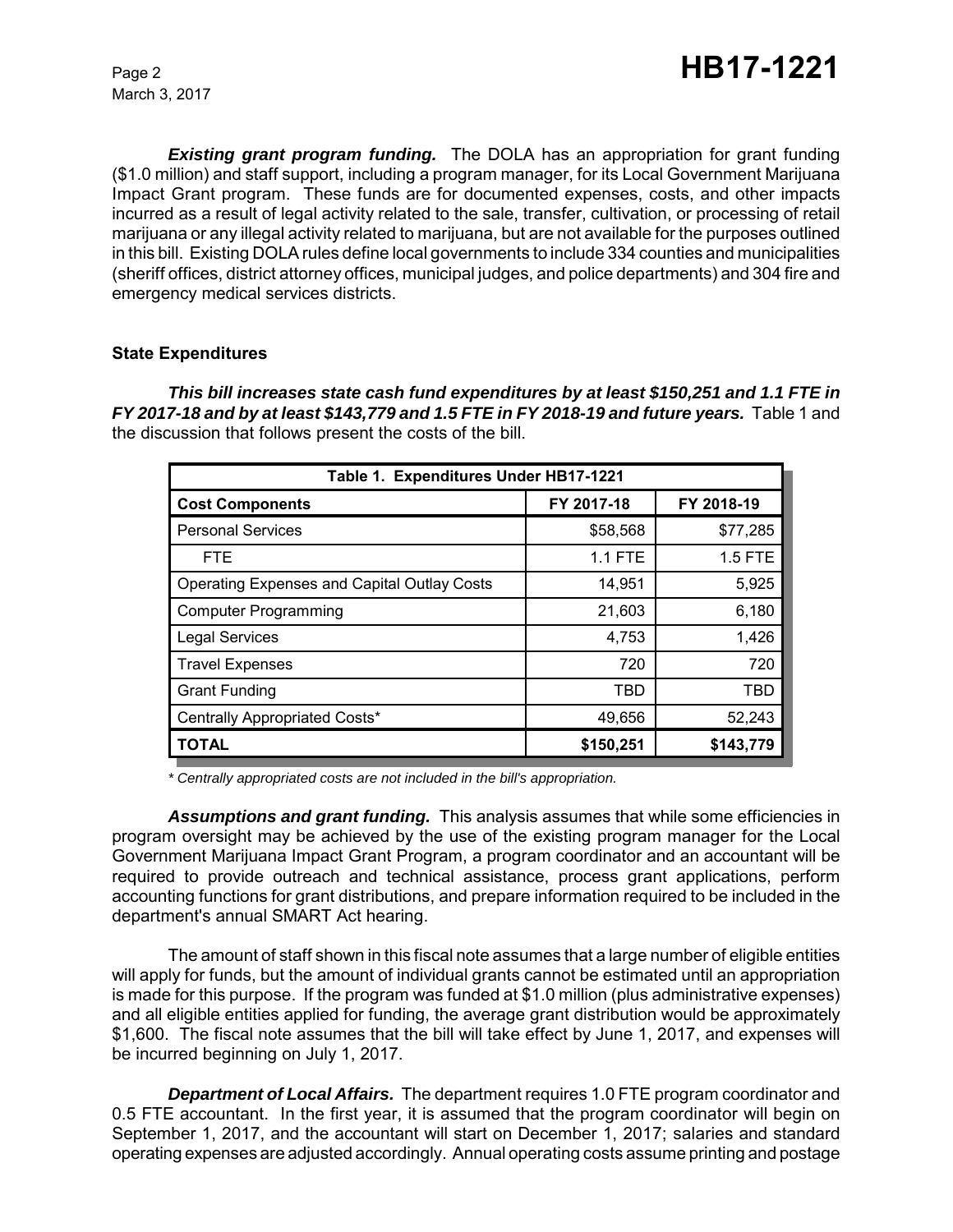expenses of \$4,500 to mail program grants, contracts, and annual notices of funding availability. Computer programming costs will be incurred to create and maintain a grant management system to process requests, perform approvals, create and monitor grant contracts, and conduct reporting. Legal services costs are required for initial rule-making and ongoing updates. Travel expenses assume annual reimbursement of 1,500 vehicle miles traveled in order to provide training or technical assistance to local governments.

*Centrally appropriated costs.* Pursuant to a Joint Budget Committee policy, certain costs associated with this bill are addressed through the annual budget process and centrally appropriated in the Long Bill or supplemental appropriations bills, rather than in this bill. The centrally appropriated costs subject to this policy are estimated in the fiscal note for informational purposes and summarized in Table 2.

| Table 2. Centrally Appropriated Costs Under HB17-1221                |            |            |  |  |  |
|----------------------------------------------------------------------|------------|------------|--|--|--|
| <b>Cost Components</b>                                               | FY 2017-18 | FY 2018-19 |  |  |  |
| Employee Insurance (Health, Life, Dental, and Short-term Disability) | \$9,638    | \$13,139   |  |  |  |
| Supplemental Employee Retirement Payments                            | 5.248      | 6,925      |  |  |  |
| <b>Indirect Costs</b>                                                | 28,770     | 26,179     |  |  |  |
| <b>Leased Space</b>                                                  | 6,000      | 6,000      |  |  |  |
| <b>TOTAL</b>                                                         | \$49,656   | \$52,243   |  |  |  |

#### **Local Government Impact**

Under the bill, a local government may apply to receive grant funding to reimburse its full or partial costs related to the grey and black marijuana markets. The amount of grant funding received by any individual local government will vary based on the amount of moneys appropriated by the General Assembly and the number of grant applications submitted; this amount has not been estimated.

#### **Effective Date**

The bill takes effect upon signature of the Governor, or upon becoming law without his signature.

#### **State Appropriations**

For FY 2017-18, the Department of Local Affairs requires an appropriation of at least \$100,595 from the Marijuana Tax Cash Fund and an allocation of 1.1 FTE. This amount is for administration of the grant program and does not include any amounts for distribution to local governments. Of this amount, \$21,603 is reappropriated to the Office of Information Technology and \$4,753 is reappropriated to the Department of Law.